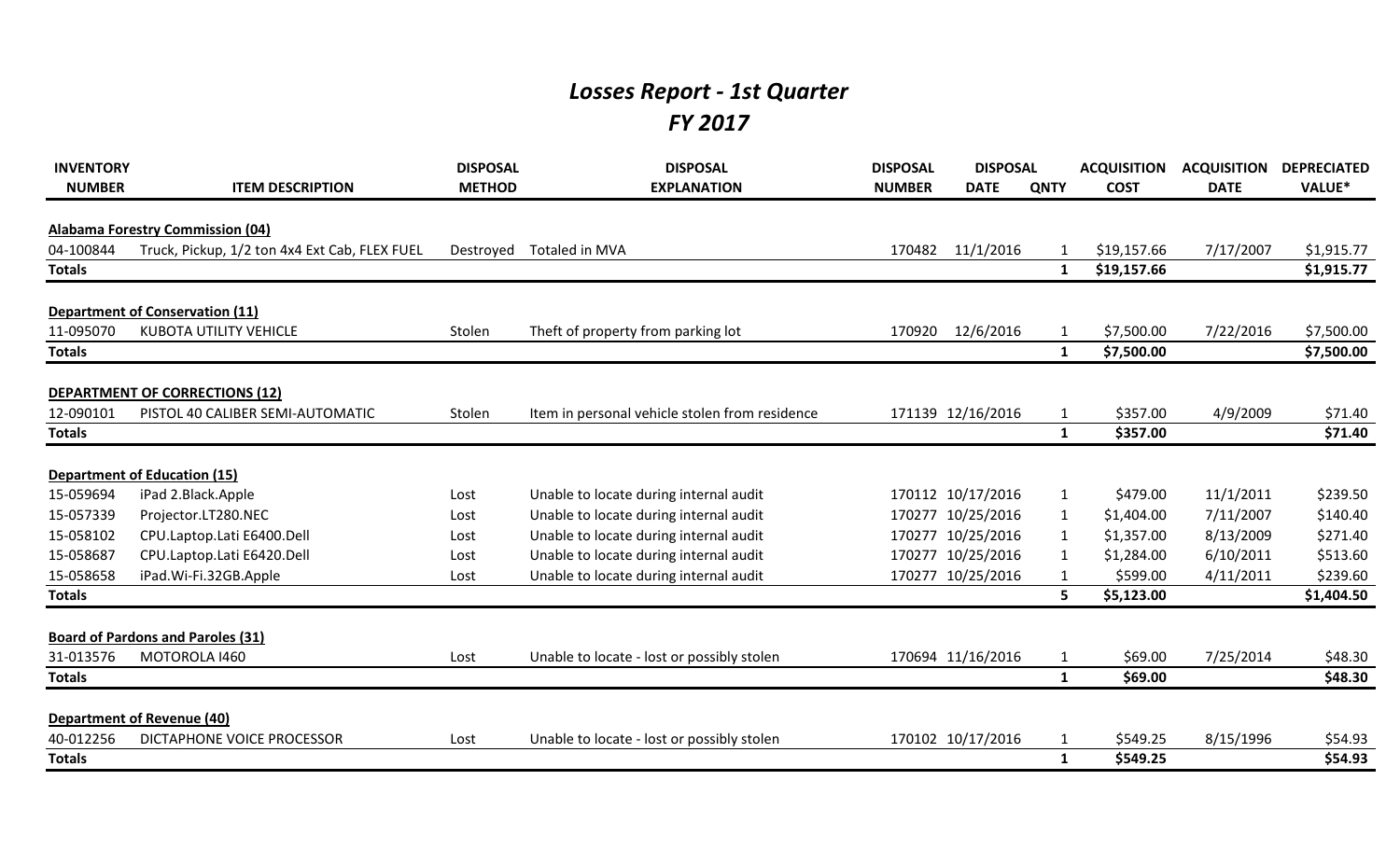| <b>INVENTORY</b> |                                                                        | <b>DISPOSAL</b> | <b>DISPOSAL</b>                                 | <b>DISPOSAL</b> | <b>DISPOSAL</b>   |                         | <b>ACQUISITION</b> | <b>ACQUISITION</b> | <b>DEPRECIATED</b> |
|------------------|------------------------------------------------------------------------|-----------------|-------------------------------------------------|-----------------|-------------------|-------------------------|--------------------|--------------------|--------------------|
| <b>NUMBER</b>    | <b>ITEM DESCRIPTION</b>                                                | <b>METHOD</b>   | <b>EXPLANATION</b>                              | <b>NUMBER</b>   | <b>DATE</b>       | <b>QNTY</b>             | <b>COST</b>        | <b>DATE</b>        | <b>VALUE*</b>      |
|                  | <b>Department of Conservation-Parks (54)</b>                           |                 |                                                 |                 |                   |                         |                    |                    |                    |
| 54-066772        | PUMP VACUUM RECOVERY                                                   | Destroyed       | Item broken, parts unavailable, thrown in trash |                 | 170285 10/25/2016 | 1                       | \$878.00           | 6/13/2005          | \$87.80            |
| 54-080106        | RADIO ICOM PORTABLE W/CHARGER                                          | Destroyed       | Item broken, thrown in trash by employee        | 170857          | 12/5/2016         | -1                      | \$699.00           | 2/5/1996           | \$69.90            |
| <b>Totals</b>    |                                                                        |                 |                                                 |                 |                   | $\overline{2}$          | \$1,577.00         |                    | \$157.70           |
|                  | <b>Insurance Department (58)</b>                                       |                 |                                                 |                 |                   |                         |                    |                    |                    |
| 58-004212        | 2014 Gray Ford Taurus, Tag #S6721A                                     | Destroyed       | Totaled in MVA                                  | 170451          | 11/1/2016         | -1                      | \$20,547.00        | 5/1/2014           | \$14,382.90        |
| <b>Totals</b>    |                                                                        |                 |                                                 |                 |                   | $\mathbf{1}$            | \$20,547.00        |                    | \$14,382.90        |
|                  |                                                                        |                 |                                                 |                 |                   |                         |                    |                    |                    |
| 61-009615        | <b>Department of Forensic Sciences (61)</b><br>CAMERA KIT W/SPEEDLIGHT | Stolen          | Theft of property                               |                 | 170685 11/10/2016 | $\mathbf{1}$            | \$800.00           | 5/19/2008          | \$80.00            |
| 61-008472        | CAMERA DIGITAL W/2 LENS                                                | Lost            | Item dropped and broken, disposed of in trash   |                 | 170772 11/16/2016 | $\mathbf{1}$            | \$969.00           | 12/29/2005         | \$96.90            |
| 61-010003        | COT MORTUARY MULTI-LEVEL                                               | Stolen          | Item believed to have been removed by vendor    |                 | 170794 11/17/2016 | -1                      | \$2,087.50         | 4/13/2009          | \$417.50           |
| <b>Totals</b>    |                                                                        |                 |                                                 |                 |                   | $\overline{\mathbf{3}}$ | \$3,856.50         |                    | \$594.40           |
|                  |                                                                        |                 |                                                 |                 |                   |                         |                    |                    |                    |
|                  | Alabama Dept. of Environmental Management (74)                         |                 |                                                 |                 |                   |                         |                    |                    |                    |
| 74-018524        | PC Laptop Fujitsu T902                                                 | Stolen          | Theft of property from personal vehicle         |                 | 170820 11/21/2016 | $\mathbf{1}$            | \$1,914.79         | 12/26/2013         | \$1,340.35         |
| <b>Totals</b>    |                                                                        |                 |                                                 |                 |                   | $\mathbf{1}$            | \$1,914.79         |                    | \$1,340.35         |
|                  | Alabama Space & Rocket Center (92)                                     |                 |                                                 |                 |                   |                         |                    |                    |                    |
| 92-007464        | <b>BOARD, MIXING</b>                                                   | Lost            | Unable to locate during internal audit          |                 | 170716 11/21/2016 | $\mathbf{1}$            | \$830.00           | 1/29/1997          | \$83.00            |
| 92-008475        | PRINTER, LASER JET                                                     | Lost            | Unable to locate during internal audit          |                 | 170716 11/21/2016 | $\mathbf{1}$            | \$1,447.88         | 11/28/2000         | \$144.79           |
| 92-009035        | <b>COMPUTER</b>                                                        | Lost            | Unable to locate during internal audit          |                 | 170716 11/21/2016 | $\mathbf{1}$            | \$830.00           | 4/30/2004          | \$83.00            |
| 92-009074        | MONITOR, PLASMA                                                        | Lost            | Unable to locate during internal audit          |                 | 170716 11/21/2016 | $\mathbf{1}$            | \$1,315.00         | 12/7/2004          | \$131.50           |
| 92-009653        | FLATSCREEN, 42" LCD                                                    | Lost            | Unable to locate during internal audit          |                 | 170716 11/21/2016 | $\mathbf{1}$            | \$4,627.00         | 2/7/2008           | \$462.70           |
| 92-009668        | <b>COMPUTER</b>                                                        | Lost            | Unable to locate during internal audit          |                 | 170716 11/21/2016 | $\mathbf{1}$            | \$866.25           | 2/4/2008           | \$86.63            |
| 92-010250        | COMPUTER, LAPTOP                                                       | Lost            | Unable to locate during internal audit          |                 | 170716 11/21/2016 | 1                       | \$500.00           | 1/18/2011          | \$200.00           |
| 92-010818        | Pressure Washer                                                        | Lost            | Unable to locate during internal audit          |                 | 170716 11/21/2016 | $\mathbf{1}$            | \$699.00           | 7/20/2015          | \$559.20           |
| 92-011238        | Computer, laptop                                                       | Lost            | Unable to locate during internal audit          |                 | 170716 11/21/2016 | -1                      | \$329.00           | 7/20/2016          | \$296.10           |
| <b>Totals</b>    |                                                                        |                 |                                                 |                 |                   | 9                       | \$11,444.13        |                    | \$2,046.91         |